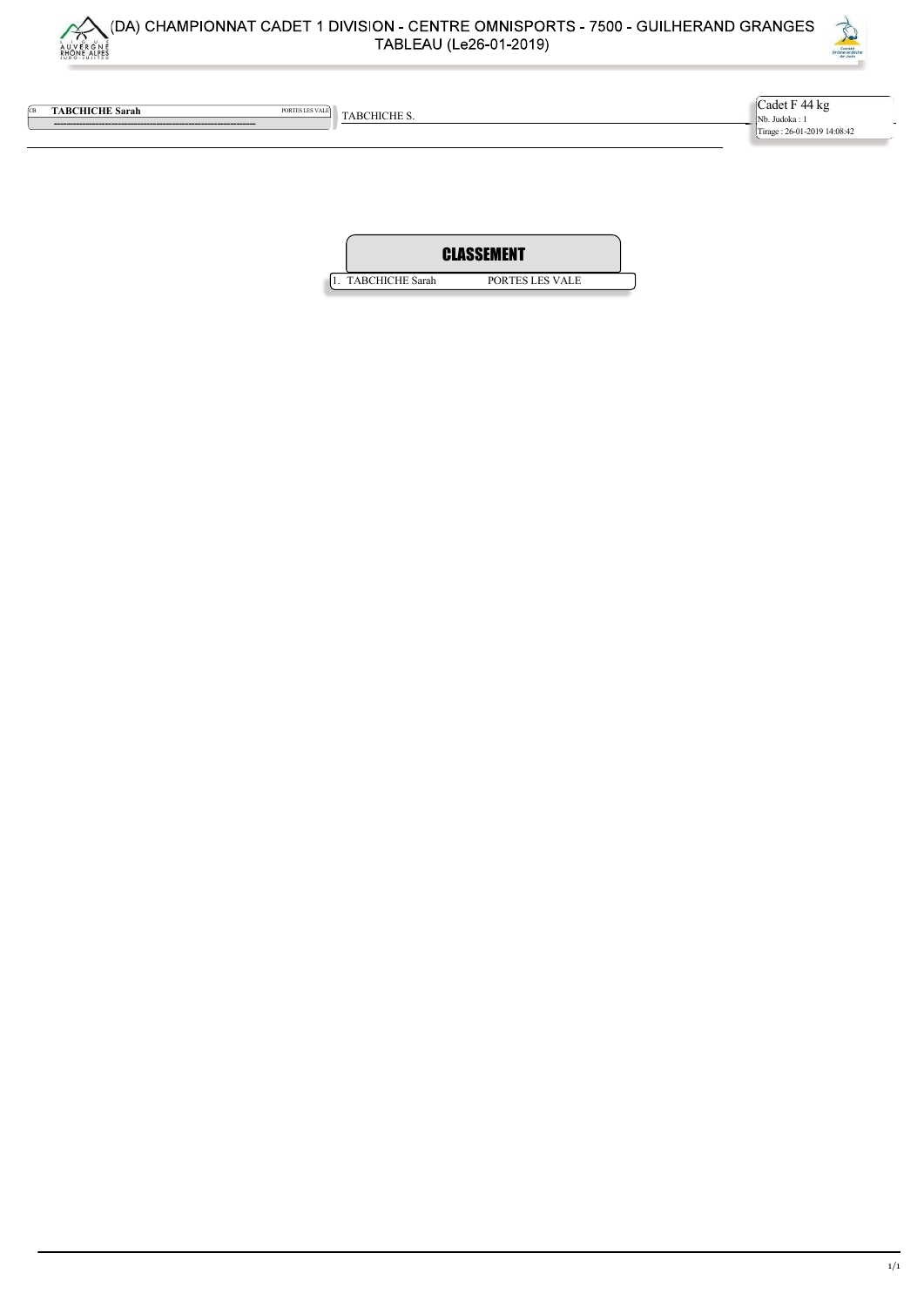



| $\sim$                     | (DA) CHAMPIONNAT CADET 1 DIVISION - CENTRE OMNISPORTS - 7500 - GUILHERAND GRANGES<br>POULES (Le26-01-2019) |          |                      |                      |              |                             |
|----------------------------|------------------------------------------------------------------------------------------------------------|----------|----------------------|----------------------|--------------|-----------------------------|
|                            |                                                                                                            |          |                      |                      |              |                             |
|                            |                                                                                                            |          |                      |                      |              |                             |
|                            |                                                                                                            |          |                      |                      |              |                             |
|                            |                                                                                                            |          |                      |                      |              |                             |
|                            |                                                                                                            |          |                      |                      |              |                             |
|                            |                                                                                                            |          |                      |                      |              |                             |
| AUVERGNE                   |                                                                                                            |          |                      |                      |              | Comité<br>Comité de Judo    |
| 3 judoka.                  |                                                                                                            |          |                      |                      |              | Tirage: 26-01-2019 14:09:14 |
|                            | <b>Poule 1 (48 kg)</b>                                                                                     |          |                      |                      |              | Tapis 6                     |
| NOM et Prénom              | Club                                                                                                       | Grade    | -1                   | $\overline{2}$       | $\mathbf{3}$ | P C<br>$\vee$               |
| POINT Enola                | PORTES LES VALE                                                                                            | (1D) 1   |                      | $\boldsymbol{X}$     | $\mathsf{X}$ | $0\quad 0$                  |
| <b>COUPEAUD Justine</b>    | PORTES LES VALE                                                                                            | $(CM)$ 2 | $10 - 0$<br>$00 - F$ |                      | $\mathsf X$  | $1 \quad 10 \quad 2$        |
| RICHARD Lisa               | dojo romanais                                                                                              | (1D) 3   | $10 - 0$<br>$00 - A$ | $10 - 0$<br>$00 - 0$ |              | $2 \quad 10 \quad 1$        |
|                            |                                                                                                            |          |                      |                      |              |                             |
| Ordre combats: 1-2 2-3 1-3 |                                                                                                            |          |                      |                      |              |                             |
|                            |                                                                                                            |          |                      |                      |              |                             |
|                            |                                                                                                            |          |                      |                      |              |                             |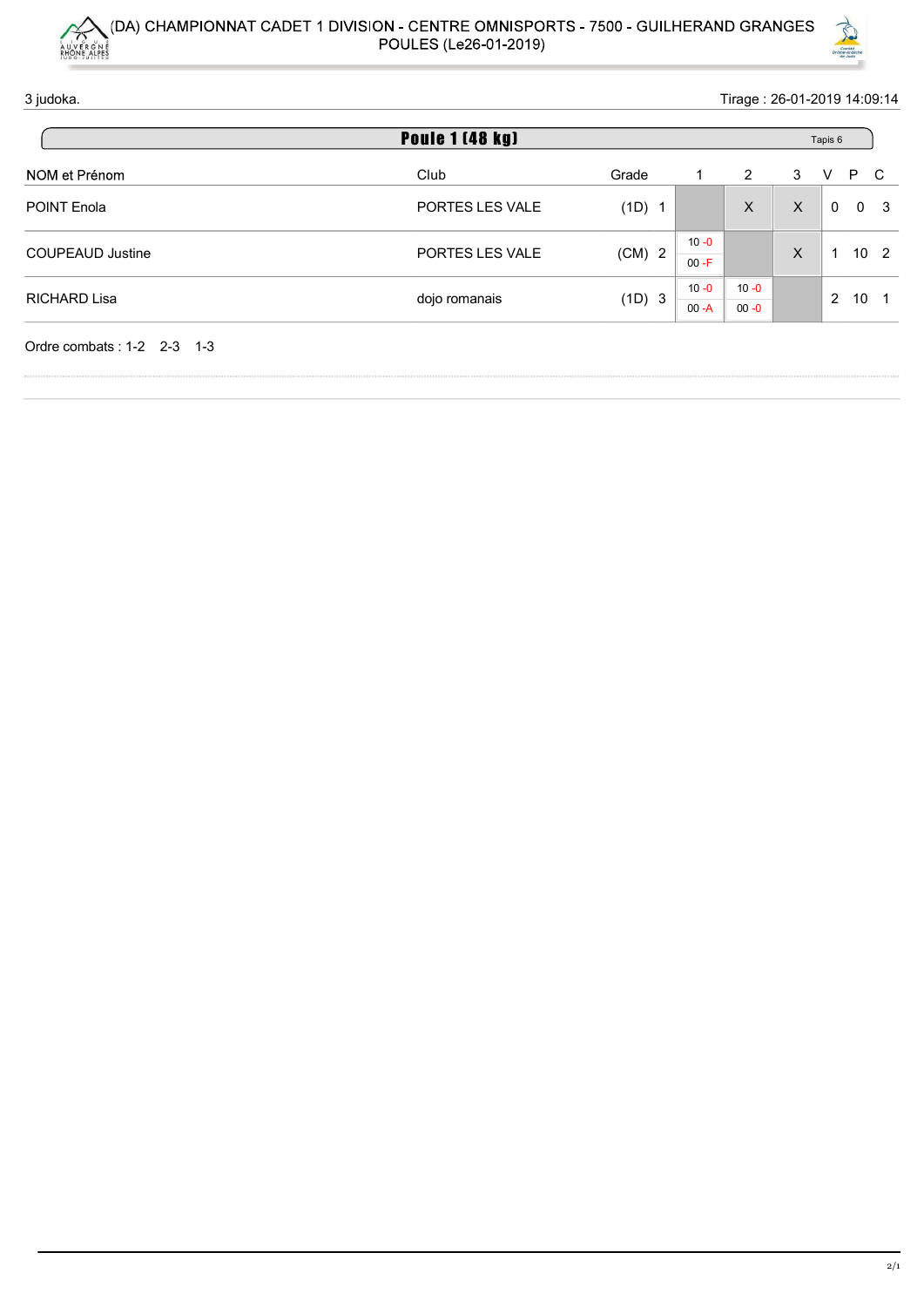



|                       | (DA) CHAMPIONNAT CADET 1 DIVISION - CENTRE OMNISPORTS - 7500 - GUILHERAND GRANGES |                       |                           |                      |                      |                  |                      |                                                     |  |  |
|-----------------------|-----------------------------------------------------------------------------------|-----------------------|---------------------------|----------------------|----------------------|------------------|----------------------|-----------------------------------------------------|--|--|
|                       |                                                                                   |                       |                           |                      |                      |                  |                      |                                                     |  |  |
|                       |                                                                                   |                       |                           |                      |                      |                  |                      |                                                     |  |  |
|                       |                                                                                   |                       |                           |                      |                      |                  |                      |                                                     |  |  |
|                       |                                                                                   |                       |                           |                      |                      |                  |                      |                                                     |  |  |
|                       |                                                                                   |                       |                           |                      |                      |                  |                      |                                                     |  |  |
| AUVERGNE              |                                                                                   | POULES (Le26-01-2019) |                           |                      |                      |                  |                      | Comité<br>Drôme-Ardéche                             |  |  |
| 5 judoka.             | Tirage: 26-01-2019 14:09:48                                                       |                       |                           |                      |                      |                  |                      |                                                     |  |  |
|                       | <b>Poule 1 (52 kg)</b>                                                            |                       |                           |                      |                      |                  |                      | Tapis 3                                             |  |  |
| NOM et Prénom         | Club                                                                              | Grade                 | $\overline{1}$            | $\overline{2}$       | $\mathbf{3}$         | 4                | $\sqrt{5}$           | P<br>$\mathsf{C}$<br>V                              |  |  |
| RICHARD Anais         | dojo romanais                                                                     | $(CB)$ 1              |                           | $10 - 0$<br>$00 - 0$ | $10 - 0$<br>$00 - 0$ | $\boldsymbol{X}$ | $\mathsf{X}$         | 2 20 3                                              |  |  |
| SEIGNER Juline        | dojo romanais                                                                     | $(CM)$ 2              | $\boldsymbol{\mathsf{X}}$ |                      | $10 - 0$<br>$00 - 0$ | $\boldsymbol{X}$ | $01 - 0$<br>$00 - 0$ | 2 11 4                                              |  |  |
|                       |                                                                                   |                       | $\boldsymbol{\mathsf{X}}$ | $\mathsf{X}$         |                      | $\mathsf{X}$     | $\mathsf{X}$         | $\overline{0}$<br>$\overline{0}$<br>$5\phantom{.0}$ |  |  |
| <b>BABARIT Jade</b>   | dojo romanais                                                                     | $(CM)$ 3              |                           |                      |                      |                  | $10 - 0$             | 4 40 1                                              |  |  |
| <b>AGIER Mathilde</b> | dojo romanais                                                                     | $(CM)$ 4              | $10 - 0$<br>$00 - 0$      | $10 - 1$<br>$00 - 0$ | $10 - 0$<br>$00 - 0$ |                  | $00 - 0$             |                                                     |  |  |
| <b>GILLY Mareva</b>   | A <sub>2</sub> G                                                                  | (CM) 5                | $10 - 0$<br>$00 - 0$      | $\parallel$ X        | $10 - 0$<br>$00 - 0$ | X                |                      | $2 \quad 20 \quad 2$                                |  |  |
|                       | Ordre combats: 4-5 1-2 3-4 1-5 2-3 1-4 3-5 2-4 1-3 2-5                            |                       |                           |                      |                      |                  |                      |                                                     |  |  |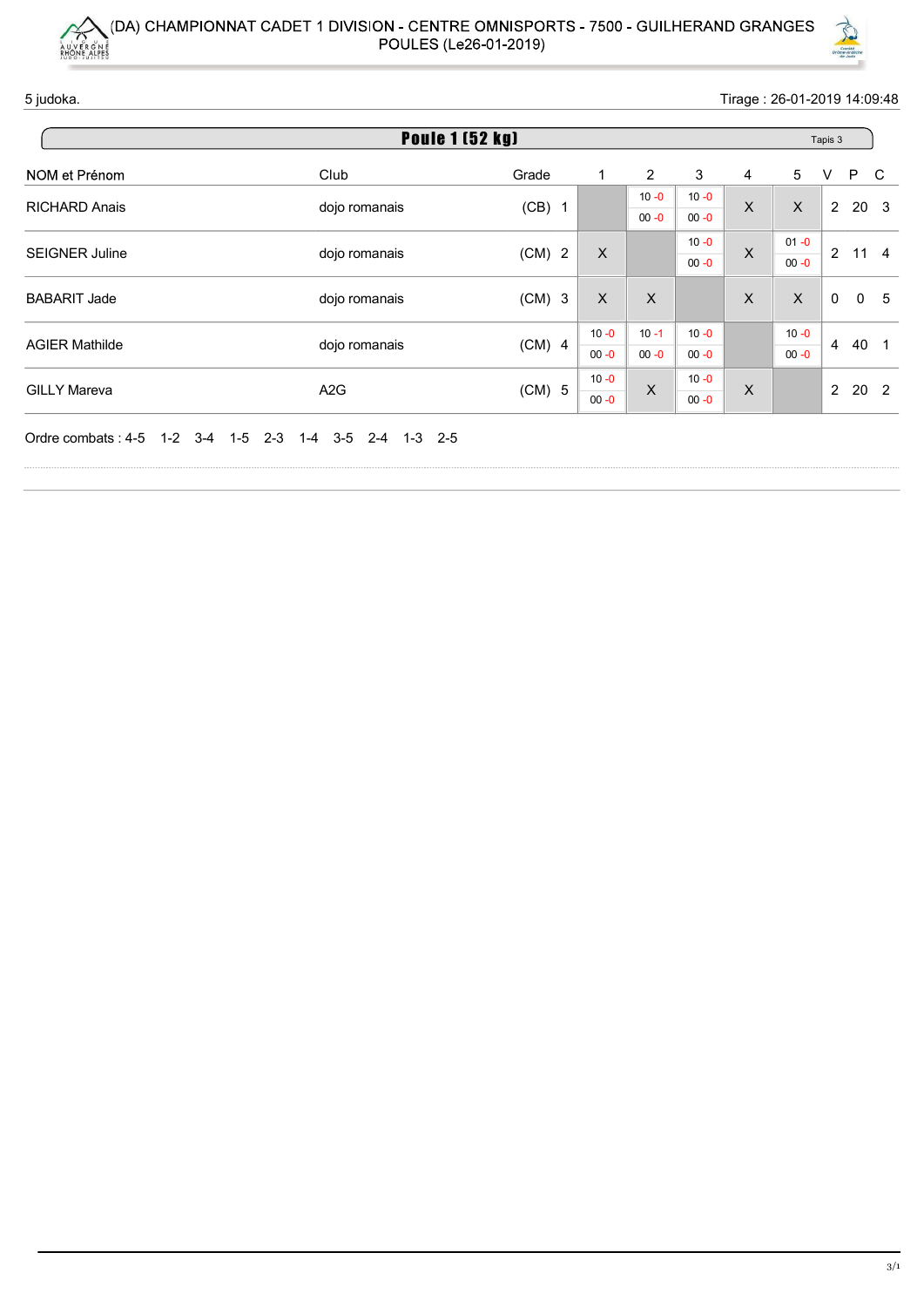



|                       | (DA) CHAMPIONNAT CADET 1 DIVISION - CENTRE OMNISPORTS - 7500 - GUILHERAND GRANGES |                                                                       |                      |                      |                           |                  |                      |                             |
|-----------------------|-----------------------------------------------------------------------------------|-----------------------------------------------------------------------|----------------------|----------------------|---------------------------|------------------|----------------------|-----------------------------|
|                       |                                                                                   |                                                                       |                      |                      |                           |                  |                      |                             |
|                       |                                                                                   |                                                                       |                      |                      |                           |                  |                      |                             |
|                       |                                                                                   |                                                                       |                      |                      |                           |                  |                      |                             |
|                       |                                                                                   |                                                                       |                      |                      |                           |                  |                      |                             |
|                       |                                                                                   |                                                                       |                      |                      |                           |                  |                      |                             |
| AUVERGNE              | POULES (Le26-01-2019)                                                             |                                                                       |                      |                      |                           |                  |                      | Comité<br>Drôme-Ardéche     |
| 5 judoka.             |                                                                                   |                                                                       |                      |                      |                           |                  |                      | Tirage: 26-01-2019 14:10:20 |
|                       | <b>Poule 1 (57 kg)</b>                                                            |                                                                       |                      |                      |                           |                  |                      | Tapis 4                     |
| NOM et Prénom         | Club                                                                              | Grade                                                                 | -1                   | $\overline{2}$       | $\ensuremath{\mathsf{3}}$ | $\overline{4}$   | $\overline{5}$       | P C<br>V                    |
| <b>TIGNOL Lilou</b>   | CLUB JUDO MJC P                                                                   | $(CM)$ 1                                                              |                      | $\mathsf X$          | $\mathsf X$               | $\boldsymbol{X}$ | $10 - 1$<br>$00 - 0$ | $1 10 4$                    |
| <b>BAYLE Julianne</b> | PORTES LES VALE                                                                   | $(CM)$ 2                                                              | $10 - 1$<br>$00 - 1$ |                      | $\mathsf X$               | $\boldsymbol{X}$ | $10 - 0$<br>$00 - 0$ | 2 21 3                      |
|                       |                                                                                   |                                                                       | $10 - 0$             | $10 - 0$<br>$01 - 1$ |                           | $\boldsymbol{X}$ | $10 - 0$<br>$00 - 0$ | 3 30 2                      |
| <b>DUBOIS Justine</b> | PORTES LES VALE                                                                   | $(CM)$ 3                                                              | $00 - 0$             |                      |                           |                  | $10 - 0$             | 4 40 1                      |
| N GUYEN Laura         | dojo romanais                                                                     | $(CM)$ 4                                                              | $10 - 0$<br>$00 - 0$ | $10 - 0$<br>$00 - 0$ | $10 - 1$<br>$00 - 0$      |                  | $00 - 0$             |                             |
| CHERIFI Camillia      | BOURG LES VAL                                                                     | $(CV)$ 5 $\begin{array}{ c c c c c }\n\hline\nX & X & X\n\end{array}$ |                      |                      |                           | $\mathsf{X}$     |                      | $0\quad 0\quad 5$           |
|                       | Ordre combats: 4-5 1-2 3-4 1-5 2-3 1-4 3-5 2-4 1-3 2-5                            |                                                                       |                      |                      |                           |                  |                      |                             |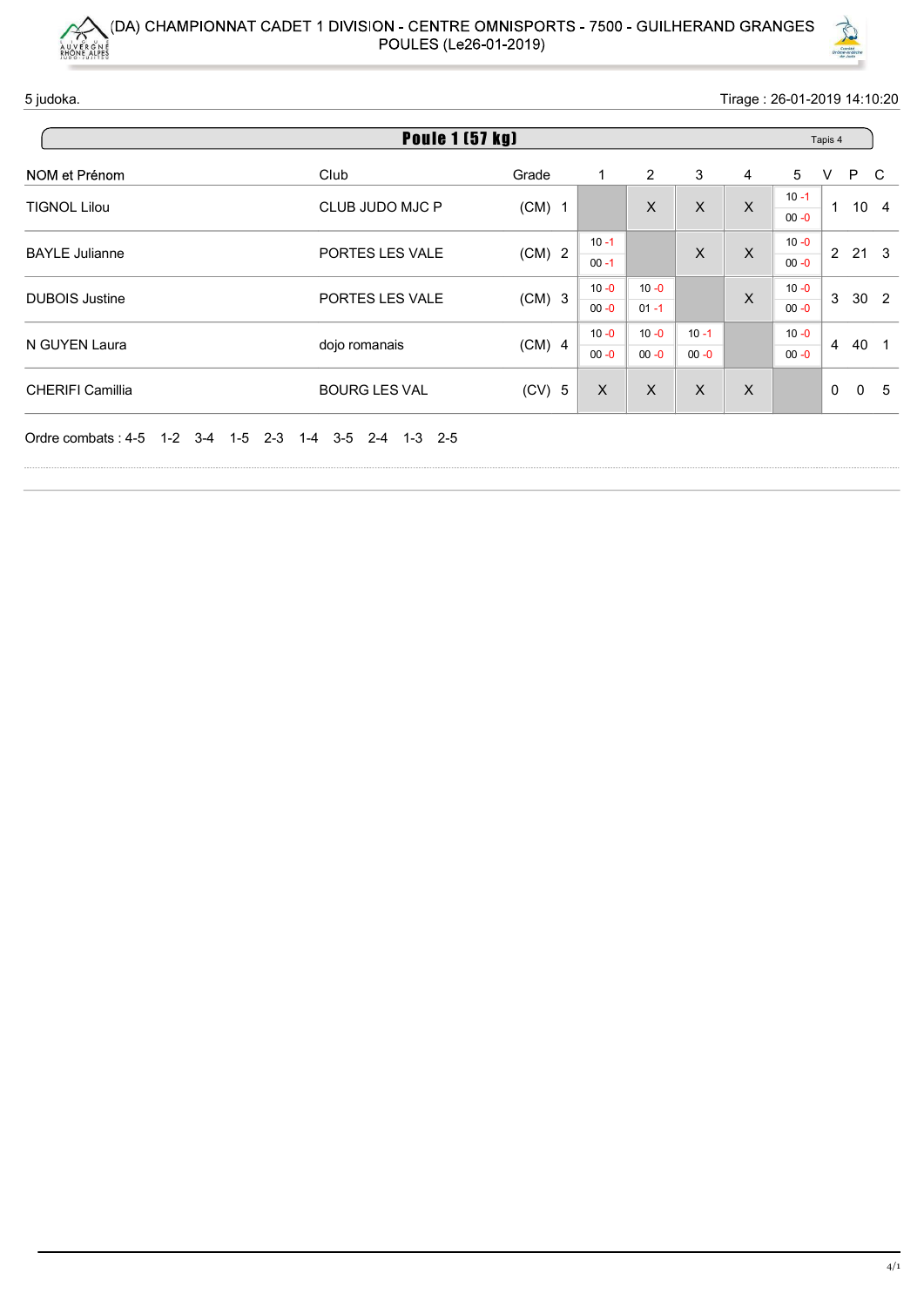



| AUVERGNE                 | (DA) CHAMPIONNAT CADET 1 DIVISION - CENTRE OMNISPORTS - 7500 - GUILHERAND GRANGES |                            |                           |                |                           |                             |                      |                         |                                   |  |  |  |  |  |  |
|--------------------------|-----------------------------------------------------------------------------------|----------------------------|---------------------------|----------------|---------------------------|-----------------------------|----------------------|-------------------------|-----------------------------------|--|--|--|--|--|--|
|                          |                                                                                   |                            |                           |                |                           |                             |                      |                         |                                   |  |  |  |  |  |  |
|                          |                                                                                   |                            |                           |                |                           |                             |                      |                         |                                   |  |  |  |  |  |  |
|                          |                                                                                   |                            |                           |                |                           |                             |                      |                         |                                   |  |  |  |  |  |  |
|                          |                                                                                   |                            |                           |                |                           |                             |                      |                         |                                   |  |  |  |  |  |  |
|                          | POULES (Le26-01-2019)                                                             |                            |                           |                |                           |                             |                      |                         |                                   |  |  |  |  |  |  |
|                          |                                                                                   |                            |                           |                |                           |                             |                      | Comité<br>Drôme-Ardéche |                                   |  |  |  |  |  |  |
| 5 judoka.                |                                                                                   |                            |                           |                |                           | Tirage: 26-01-2019 14:10:51 |                      |                         |                                   |  |  |  |  |  |  |
|                          | <b>Poule 1 (63 kg)</b>                                                            |                            |                           |                |                           |                             |                      | Tapis 5                 |                                   |  |  |  |  |  |  |
| NOM et Prénom            | Club                                                                              | Grade                      | -1                        | $\overline{2}$ | 3                         | $\overline{4}$              | $\sqrt{5}$           | $\vee$<br>P             | $\mathbf{C}$                      |  |  |  |  |  |  |
| ROBERT Clemence          | dojo romanais                                                                     | $(CM)$ 1                   |                           | $\mathsf X$    | $10 - 0$<br>$01 - 2$      | $10 - 0$<br>$01 - 0$        | $10 - 0$<br>$00 - 1$ | 3 30 2                  |                                   |  |  |  |  |  |  |
| <b>LAMBERT Justine</b>   | dojo romanais                                                                     | (1D) 2                     | $10 - 0$<br>$00 - 1$      |                | $10 - 2$<br>$00 - 2$      | $01 - 0$<br>$00 - 0$        | $10 - 0$<br>$00 - 1$ | 4 31 1                  |                                   |  |  |  |  |  |  |
|                          |                                                                                   |                            | $\boldsymbol{\mathsf{X}}$ | $\mathsf{X}$   |                           | $10 - 0$<br>$00 - 0$        | $11 - 0$<br>$00 - 0$ | 2 21 3                  |                                   |  |  |  |  |  |  |
| <b>GIRARD Philippine</b> | <b>JR ROIFFIEUX</b>                                                               | $(CB)$ 3                   |                           |                |                           |                             | $\mathsf X$          | $\overline{0}$          | $5\phantom{.0}$<br>$\overline{1}$ |  |  |  |  |  |  |
| CHOUAN Chloe             | <b>JAUJACQUOIS</b>                                                                | $(CB)$ 4                   | $\boldsymbol{\mathsf{X}}$ | $\mathsf{X}$   | $\boldsymbol{\mathsf{X}}$ |                             |                      |                         |                                   |  |  |  |  |  |  |
| <b>VERDOUX Enora</b>     | JudoPIERRELATTE                                                                   | (CM) 5 $\vert$ X $\vert$ X |                           |                | $\mathsf{X}$              | $10 - 0$<br>$00 - 0$        |                      | $1 10 4$                |                                   |  |  |  |  |  |  |
|                          | Ordre combats: 4-5 1-2 3-4 1-5 2-3 1-4 3-5 2-4 1-3 2-5                            |                            |                           |                |                           |                             |                      |                         |                                   |  |  |  |  |  |  |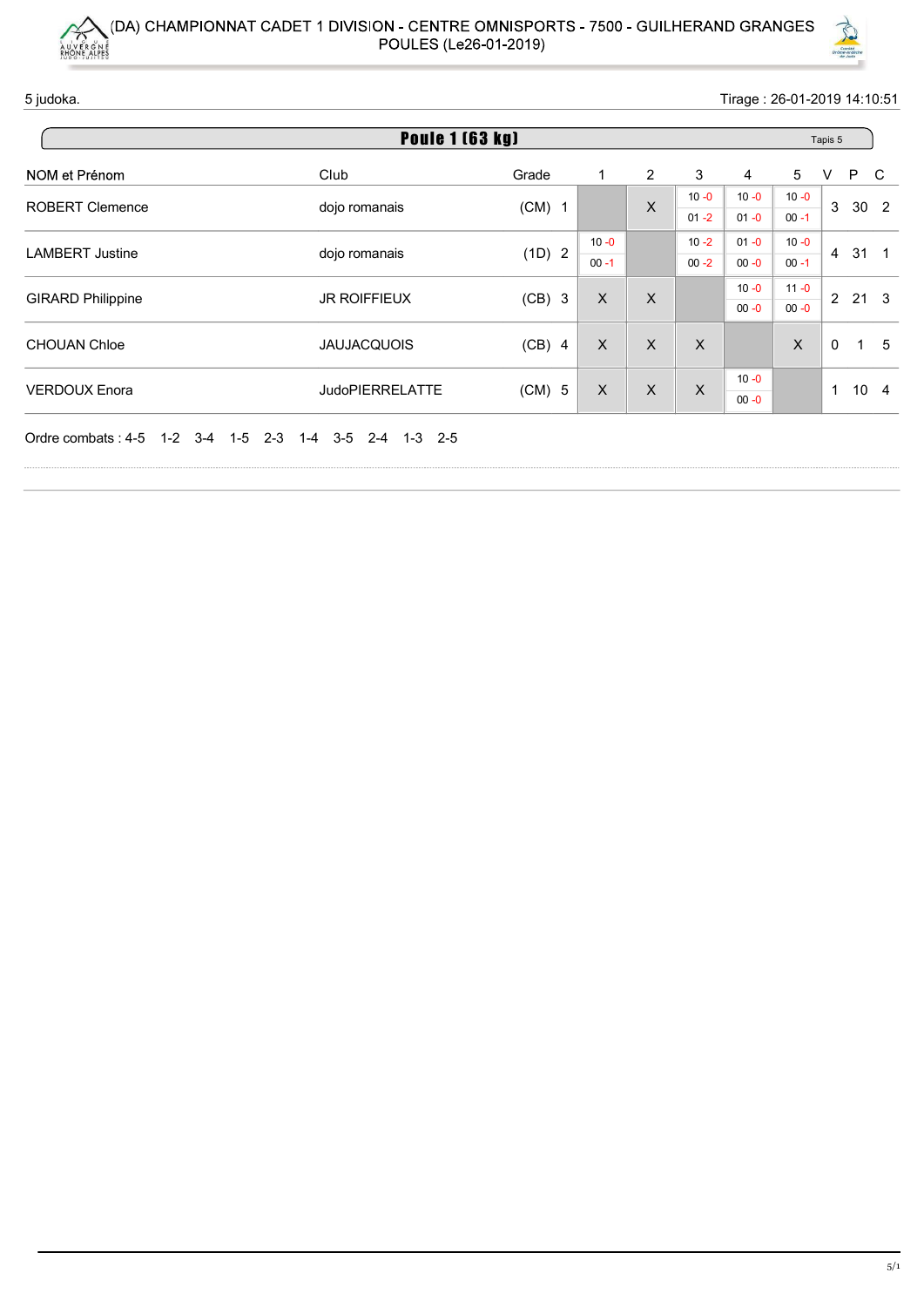



**EM BOURGAT Anais** DOIO - PEAGEOIS BOURGAT A.

 --------------------------------------------------------------- Cadet F 70 kg Nb. Judoka : 1 Tirage : 26-01-2019 14:11:30

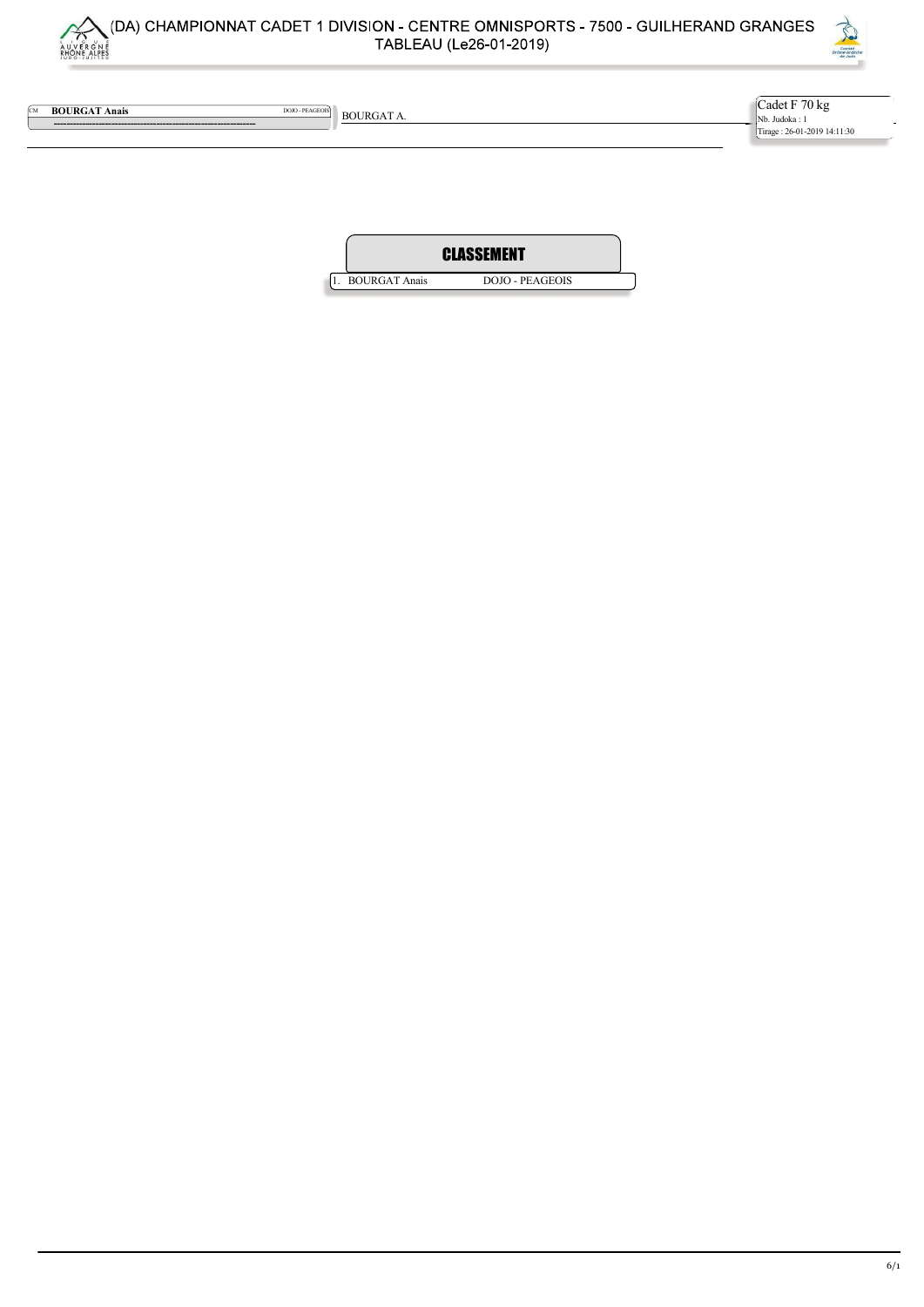



|                                        | (DA) CHAMPIONNAT CADET 1 DIVISION - CENTRE OMNISPORTS - 7500 - GUILHERAND GRANGES<br>POULES (Le26-01-2019) |          |                      |                      |                           |                      | Comité<br>Comité<br>Drôme-Ardéchu |  |  |  |
|----------------------------------------|------------------------------------------------------------------------------------------------------------|----------|----------------------|----------------------|---------------------------|----------------------|-----------------------------------|--|--|--|
| 4 judoka.                              |                                                                                                            |          |                      |                      |                           |                      | Tirage: 26-01-2019 14:11:50       |  |  |  |
| <b>Poule 1 (+70 kg)</b><br>Tapis 6     |                                                                                                            |          |                      |                      |                           |                      |                                   |  |  |  |
| NOM et Prénom                          | Club                                                                                                       | Grade    | $\mathbf{1}$         | $\overline{a}$       | $\sqrt{3}$                | $\overline{4}$       | $\vee$<br>P C                     |  |  |  |
|                                        |                                                                                                            |          |                      |                      |                           |                      |                                   |  |  |  |
| <b>SELMI Dinah</b>                     | A <sub>2</sub> G                                                                                           | $(CV)$ 1 |                      | $\mathsf{X}$         | $\mathsf{X}$              | $\mathsf X$          | $0\quad 0$<br>$\overline{4}$      |  |  |  |
| <b>CUREL Marine</b>                    | ST MARCELLOIS                                                                                              | $(CV)$ 2 | $10 - 0$<br>$00 - 0$ |                      | $\boldsymbol{\mathsf{X}}$ | $\mathsf X$          | $1 10 3$                          |  |  |  |
| MAGNOLON Laure                         | SATILLIEU AS                                                                                               | $(CM)$ 3 | $10 - 0$<br>$00 - 2$ | $10 - 0$<br>$00 - 0$ |                           | $10 - 1$<br>$00 - 2$ | 3 30 1                            |  |  |  |
| <b>GRINI Hana</b>                      | dojo romanais                                                                                              | $(CB)$ 4 | $10 - 0$<br>$00 - 0$ | $10 - 0$<br>$00 - 0$ | $\boldsymbol{\mathsf{X}}$ |                      | $2 \quad 20 \quad 2$              |  |  |  |
| Ordre combats: 1-2 3-4 1-3 2-4 1-4 2-3 |                                                                                                            |          |                      |                      |                           |                      |                                   |  |  |  |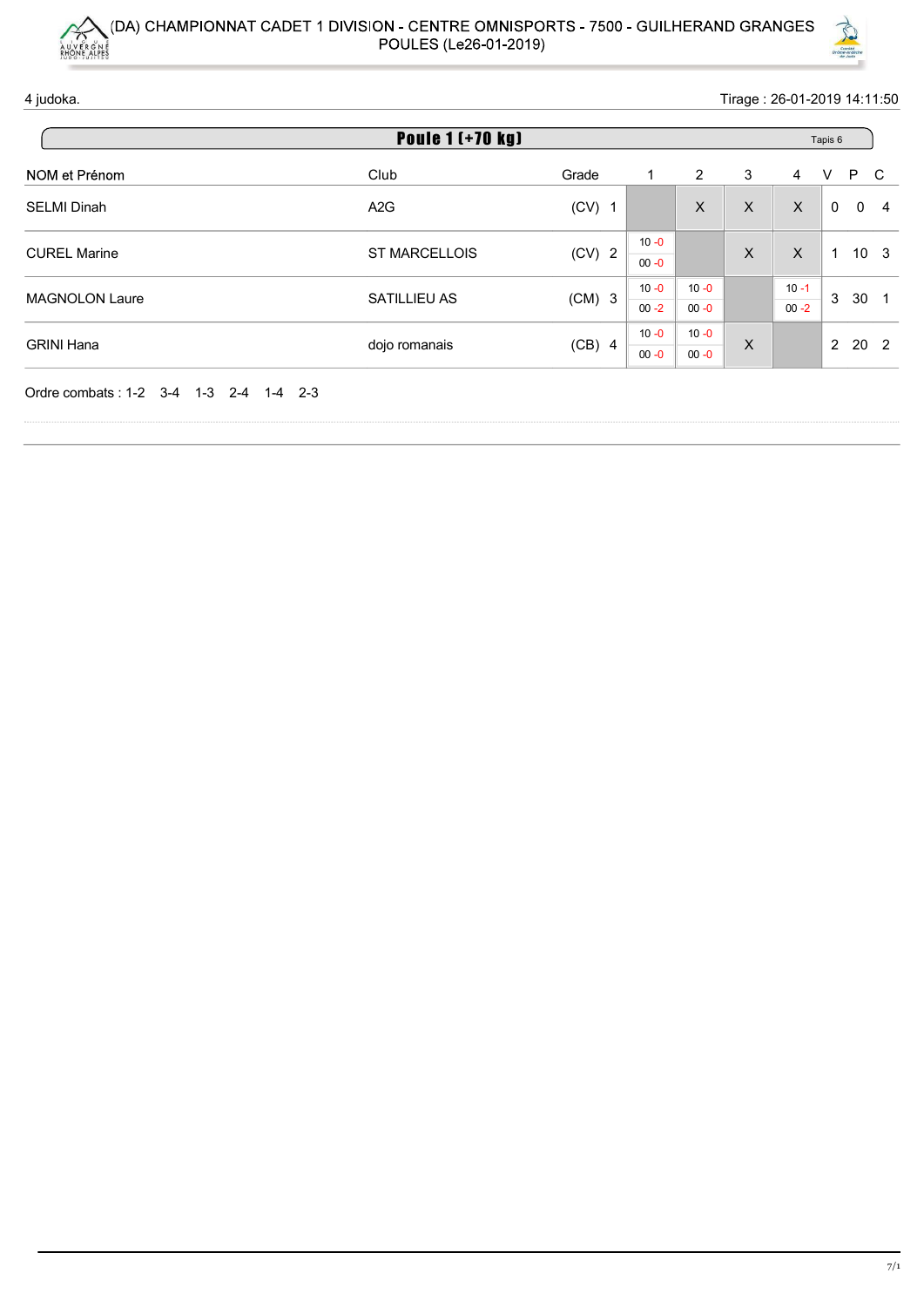



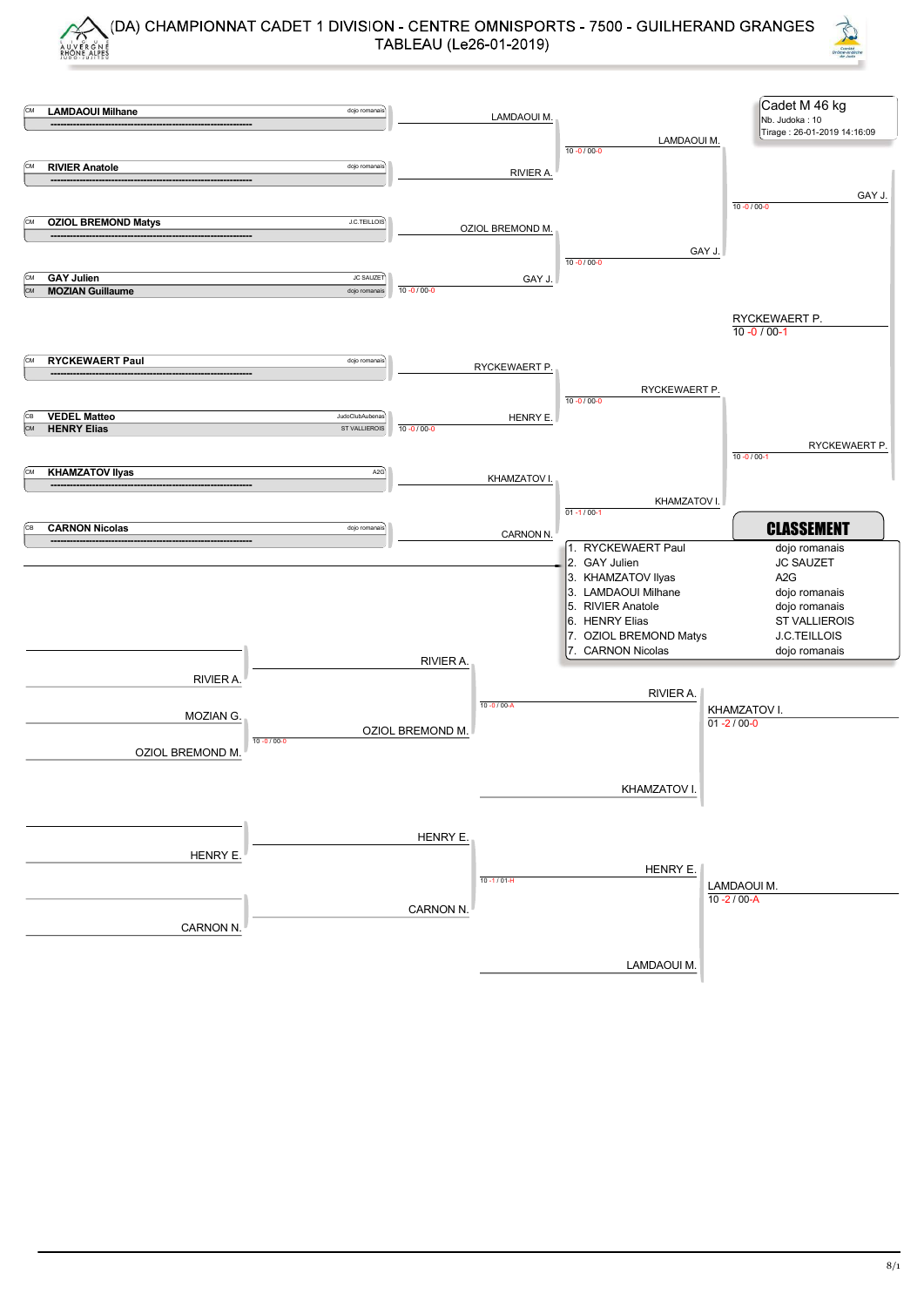



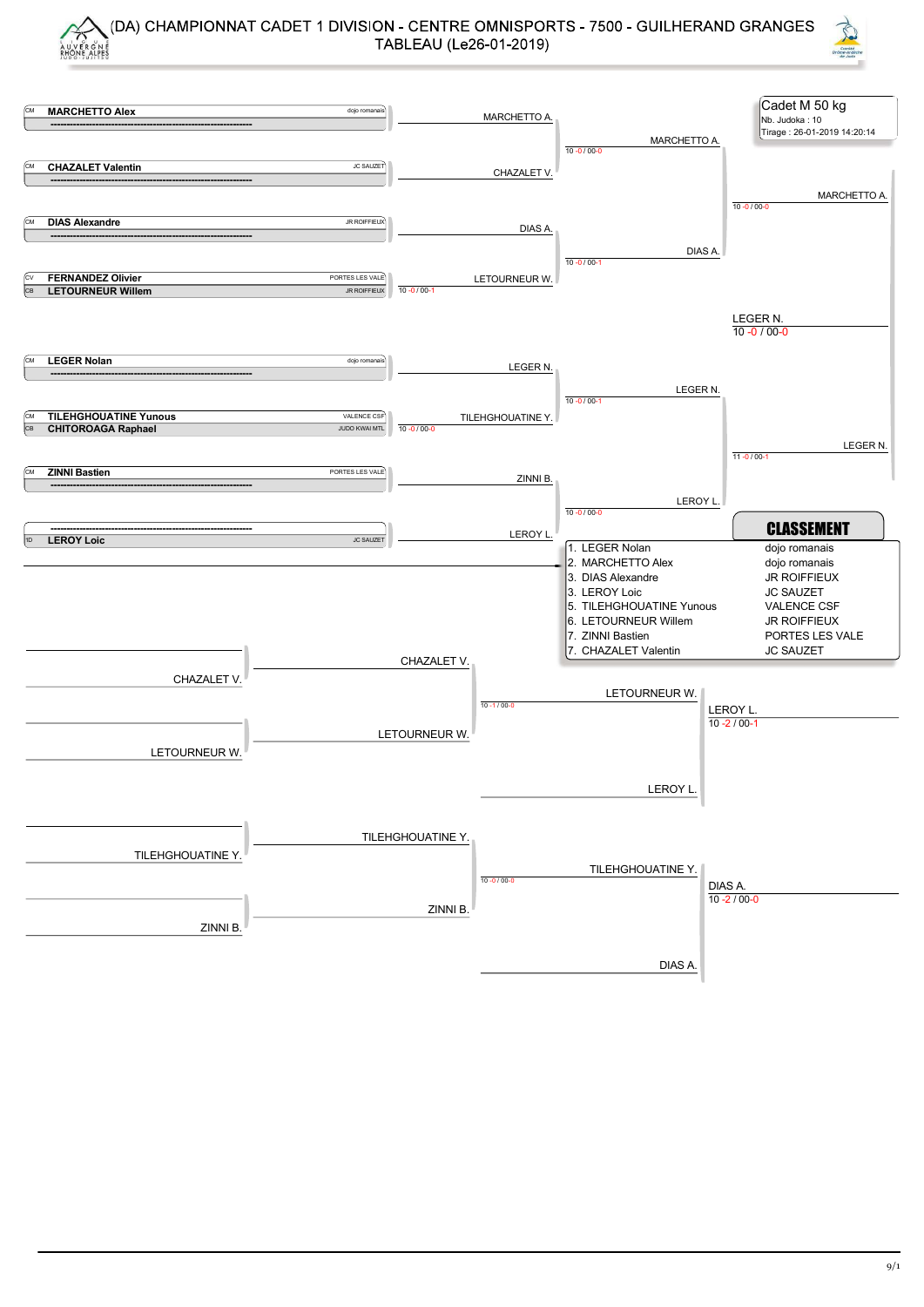

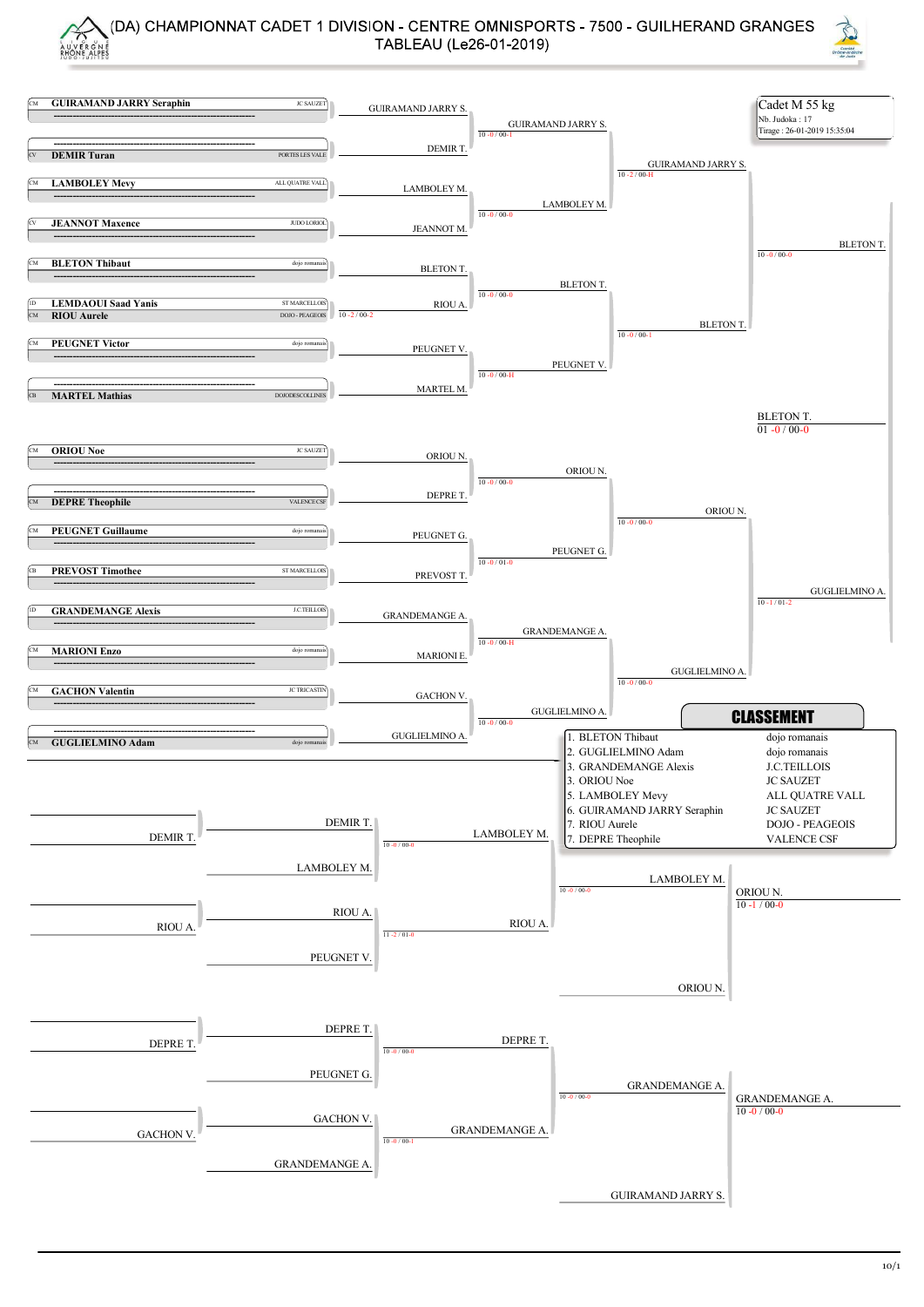



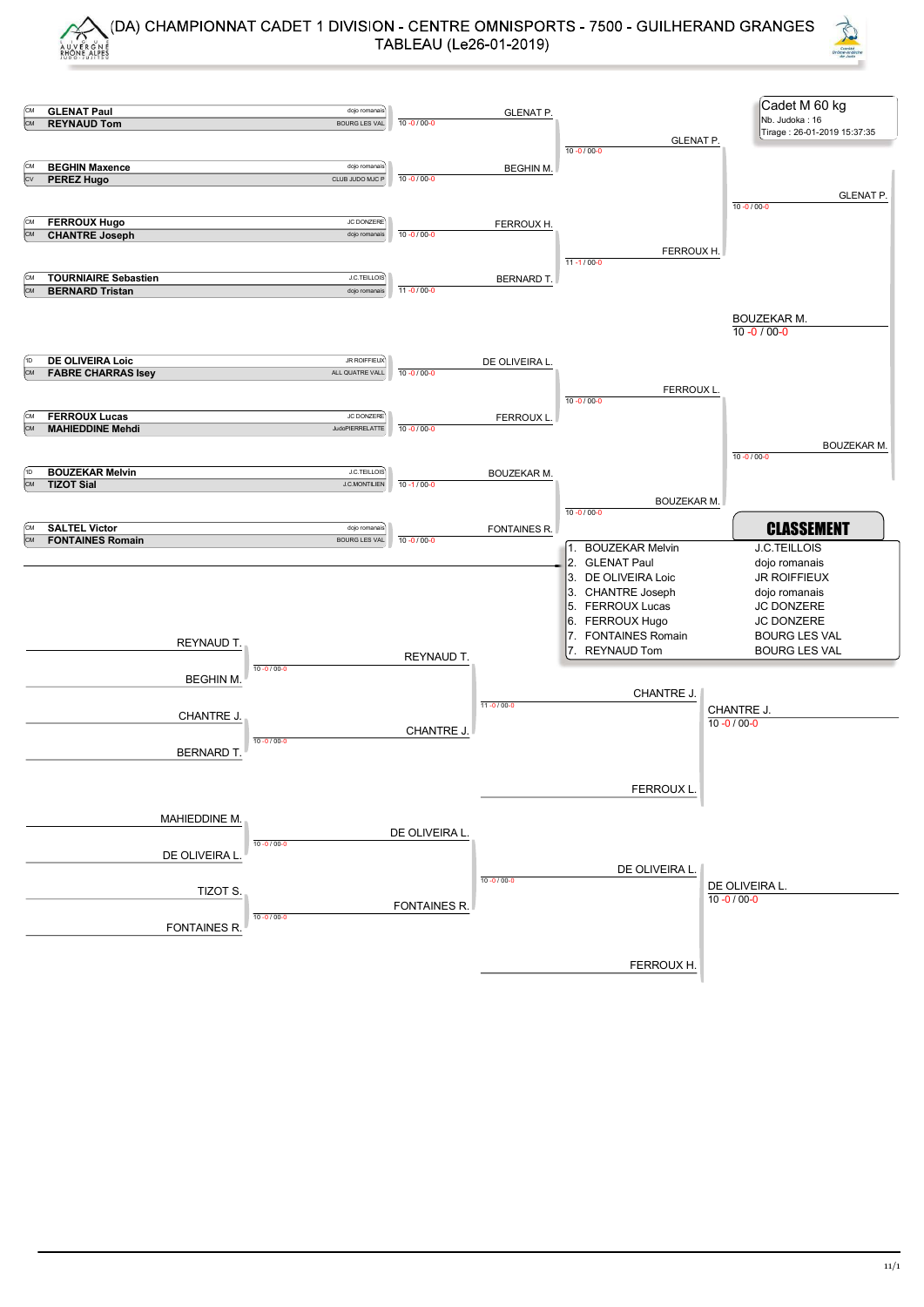



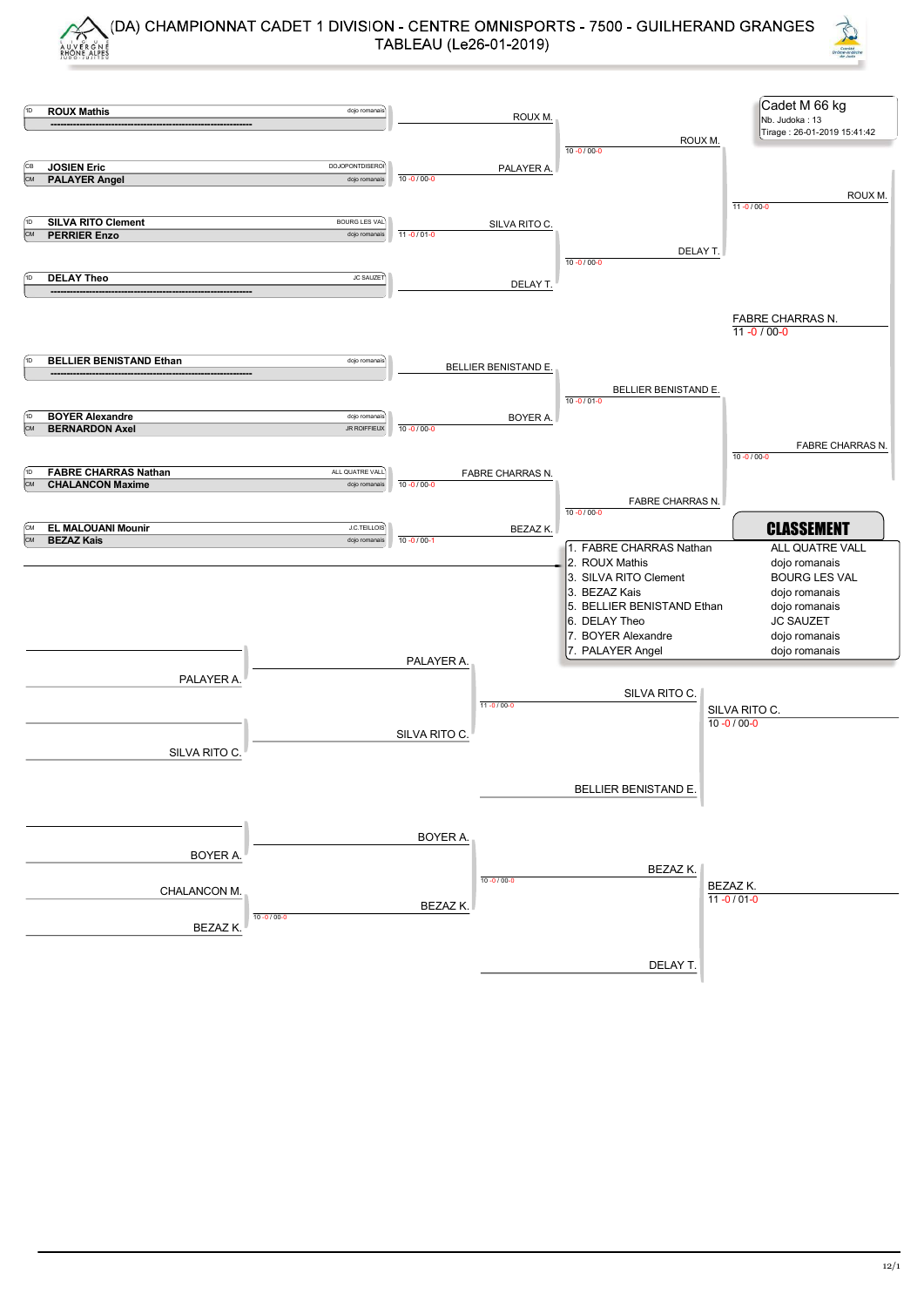



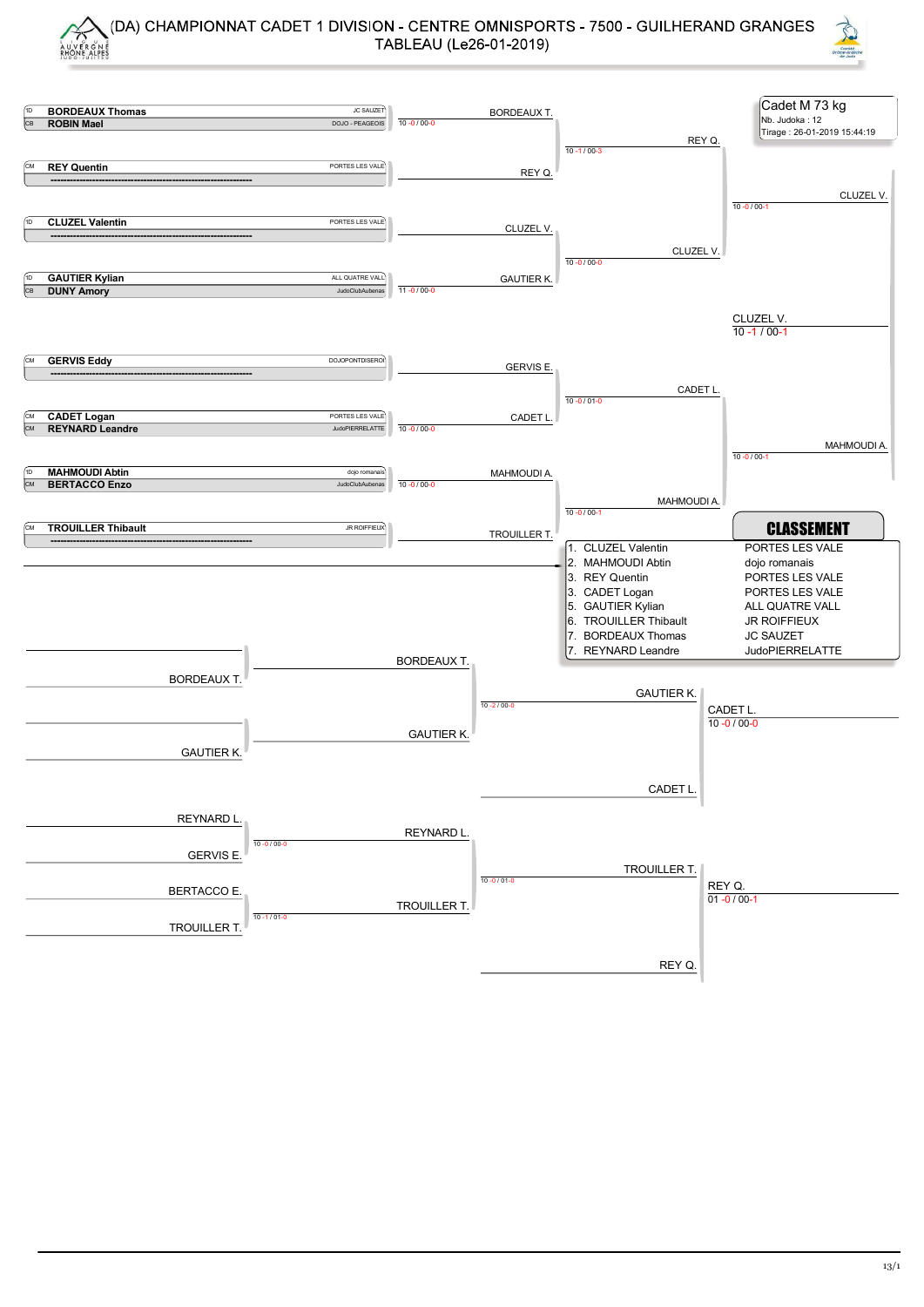



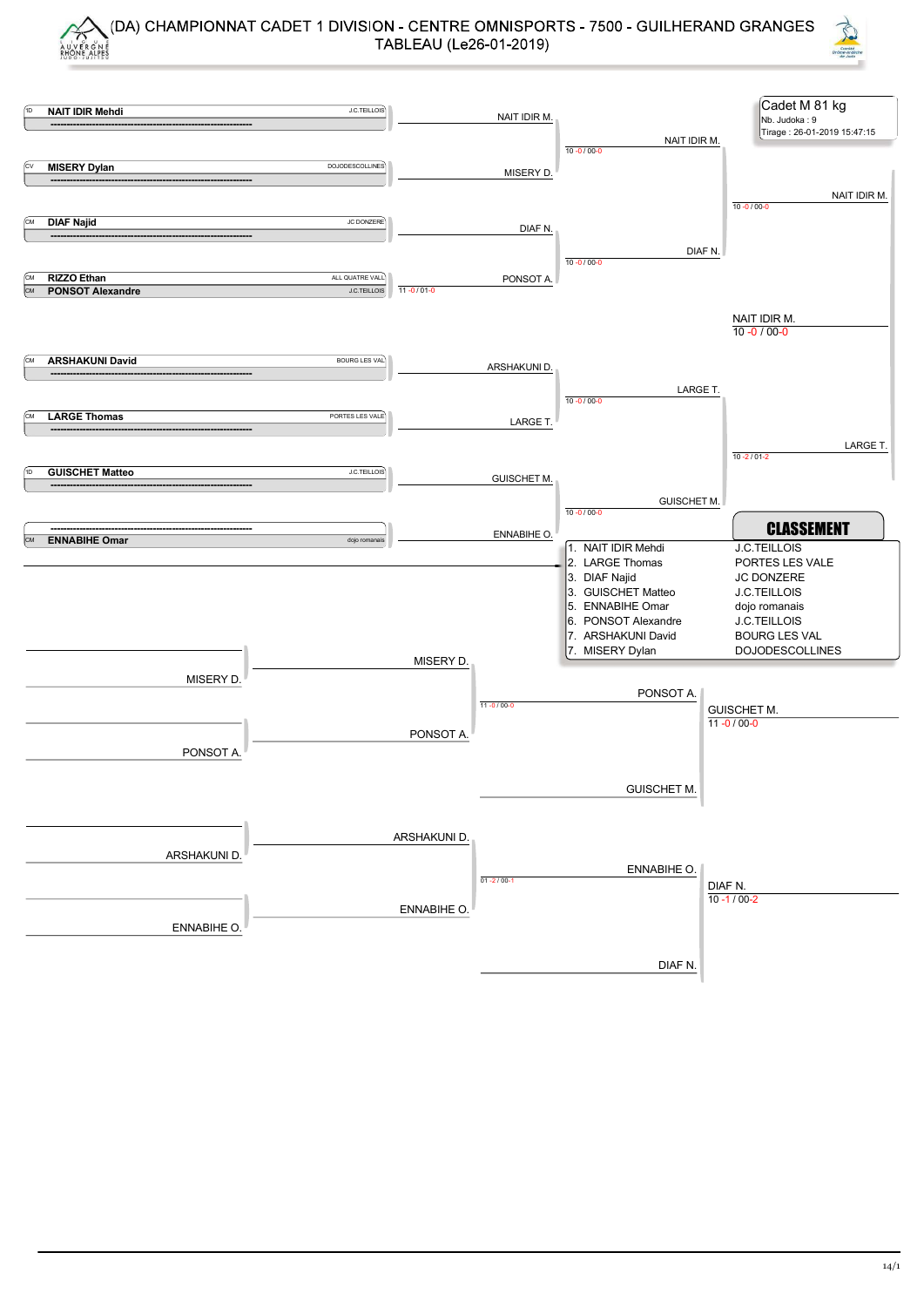



| AUVERGNE           | (DA) CHAMPIONNAT CADET 1 DIVISION - CENTRE OMNISPORTS - 7500 - GUILHERAND GRANGES |                                      |                      |                |                           |                           |                             |                         |  |
|--------------------|-----------------------------------------------------------------------------------|--------------------------------------|----------------------|----------------|---------------------------|---------------------------|-----------------------------|-------------------------|--|
|                    |                                                                                   |                                      |                      |                |                           |                           |                             |                         |  |
|                    |                                                                                   |                                      |                      |                |                           |                           |                             |                         |  |
|                    |                                                                                   |                                      |                      |                |                           |                           |                             |                         |  |
|                    |                                                                                   |                                      |                      |                |                           |                           |                             |                         |  |
|                    |                                                                                   |                                      |                      |                |                           |                           |                             |                         |  |
|                    | POULES (Le26-01-2019)                                                             |                                      |                      |                |                           |                           |                             | Comité<br>Drôme-Ardéche |  |
| 5 judoka.          |                                                                                   |                                      |                      |                |                           |                           | Tirage: 26-01-2019 15:49:35 |                         |  |
|                    | <b>Poule 1 (90 kg)</b>                                                            |                                      |                      |                |                           |                           |                             |                         |  |
| NOM et Prénom      | Club                                                                              | Grade                                | -1                   | $\overline{2}$ | $\ensuremath{\mathsf{3}}$ | 4                         | 5                           | P C<br>V                |  |
| <b>GALLU Celio</b> | <b>JudoPIERRELATTE</b>                                                            | $(CM)$ 1                             |                      | $\mathsf X$    | $\mathsf X$               | $\boldsymbol{X}$          | $10 - 0$<br>$00 - 0$        | $1 10 4$                |  |
| <b>CHIZAT Mael</b> | PORTES LES VALE                                                                   | (1D) 2                               | $10 - 0$<br>$00 - 0$ |                | $10 - 0$<br>$00 - 0$      | $10 - 0$<br>$00 - 1$      | $10 - 0$<br>$00 - 0$        | 4 40 1                  |  |
|                    |                                                                                   |                                      | $10 - 1$             | $\mathsf X$    |                           | $\boldsymbol{\mathsf{X}}$ | $10 - 0$<br>$00 - 0$        | 2 20 3                  |  |
| CHOUARFIA Said     | <b>BOURG LES VAL</b>                                                              | $(CM)$ 3                             | $00 - 0$             |                |                           |                           | $10 - 0$                    | 3 30 2                  |  |
| ROCA Mateo         | dojo romanais                                                                     | (1D) 4                               | $10 - 0$<br>$00 - 0$ | $\mathsf X$    | $10 - 0$<br>$00 - 1$      |                           | $00 - 0$                    |                         |  |
| SALEMI Alexandre   | A <sub>2</sub> G                                                                  | (CM) 5 $\vert$ X $\vert$ X $\vert$ X |                      |                |                           |                           |                             | $0\quad 0\quad 5$       |  |
|                    | Ordre combats: 4-5 1-2 3-4 1-5 2-3 1-4 3-5 2-4 1-3 2-5                            |                                      |                      |                |                           |                           |                             |                         |  |